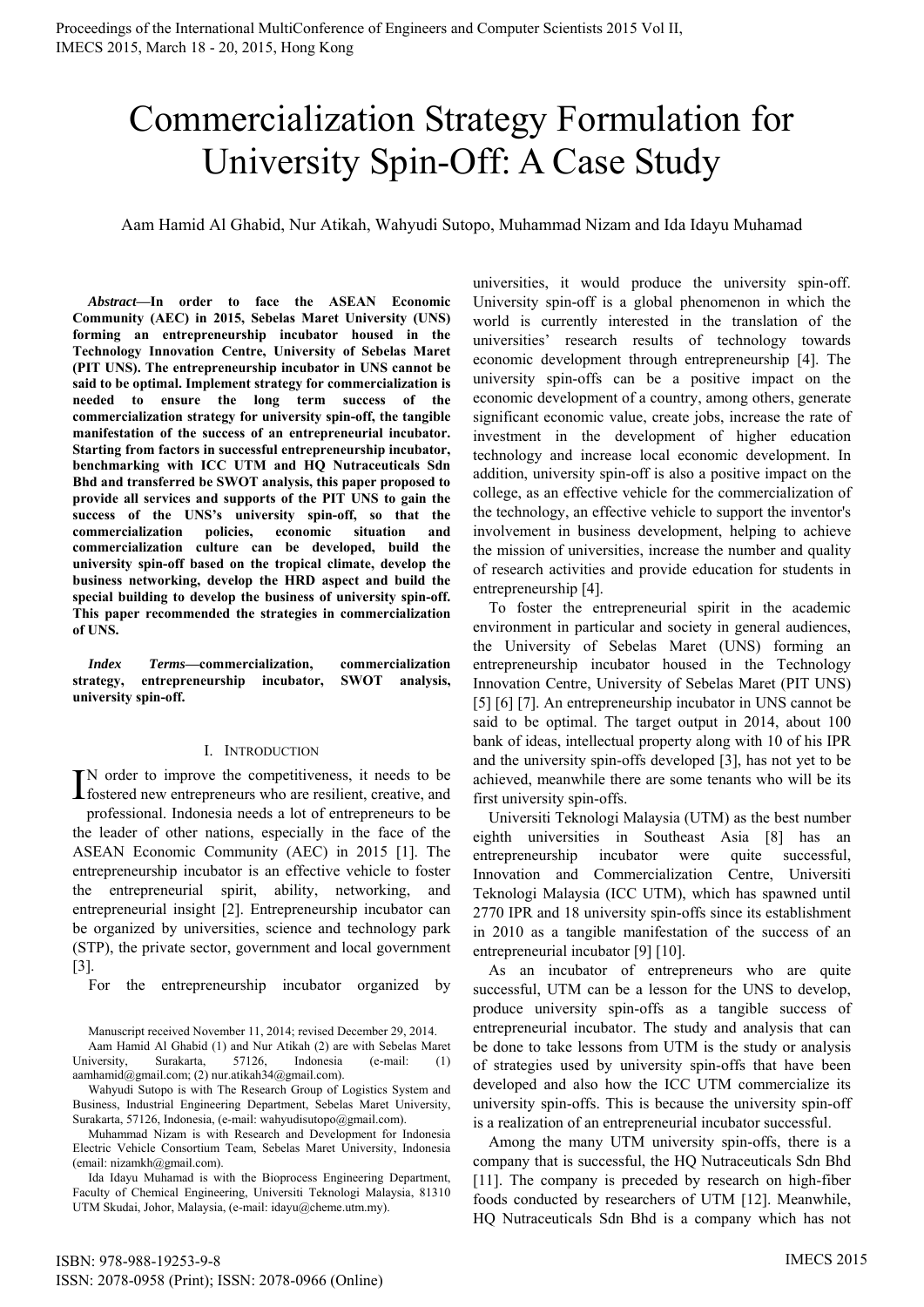reached the level of maturity in the commercialization model, so that this is the closest benchmarking with tenants of PIT UNS.

Studies of commercialization strategies have been carried out. Pellikka and Malinen examined the commercialization strategies used in high-tech sectors and their role as part of a new product commercialization strategy and innovation management [13]. Meanwhile, Dmitriev, et al has examined the development of commercialization that has focused on the relationship between the elements of the value of conceptualizing and organizations that have a linear sequence in which the business model first designed and then implemented [14]. Then, Sarma, et al, has been doing research on commercialization strategies result of product innovation through optimization models for collaboration in agricultural research and development agency [15]. Then Rajkovič, et al also conducted research on the commercialization strategy in technology of polymer materials [16]. While Prawitasari and Nuariputri has conducted research on the formulation of corporate strategy by using SWOT analysis [17] [18]. In other research, Erliza, et al has formulated the strategy for promoting investment of Technopolis with the benchmarking and SWOT analysis of the methodology [19].

This paper aims to analyze the commercialization strategy of the UNS by benchmarking with UTM and its HQ Nutraceuticals Sdn Bhd by using the SWOT analysis.

## II. METHODOLOGY

To analyze the commercialization strategy of the university spin-off by using SWOT analysis, it needs some steps to formulate the strategy. The first, it needs to be known the success factors of the university spin-off and the entrepreneurship incubator of the university. By doing benchmarking with other university, it would deepen the analysis. The next analyzes the strategies by doing the SWOT analysis based on the aspects [20]. After that, by using the SWOT matrix, it would be known what kind of strategy the UNS and its tenants needs to be focused on the commercialization. Finally, the strategies can be formulated as a list to suggest the UNS and its tenants to be university spin-off. The Fig. 1 shows the methodology to formulate the commercialization strategy.



Fig. 1. The methodology to formulate the commercialization strategy.

#### III. SUCCESS FACTORS IN COMMERCIALIZATION, BENCHMARKING, AND SWOT ANALYSIS

There are seven factors to successful entrepreneurship incubator in commercialization [21] [22]. The factors are space, shared, service, support, skill development, seed capital, and synergy [21] [22]. Space talks about incubator provides a place to develop the business in the early stages. Shared is about incubator provides office facilities that can be used together, for example receptionist, conference room, phone system, fax, computer, and security. Services include management consulting and market issues, financial and legal aspects, trade and information technology. Support: incubator helps access to research, professional networking, technology, international, and investment. Skill development: it can be done through training to prepare a business plan, management, and other capabilities. Seed capital: it can be done through an internal revolving fund or to help small businesses access to funding sources or existing financial institutions. Synergy is about cooperation or competition among tenants and networking (network) with the universities, research institutions, private businesses, professionals and the international community [21] [22]. The seven factors can be the internal aspect of SWOT analysis. The PESTEL analysis, which are politic, economic, social, technology, environment, and legal, can be used as the external aspect for SWOT analysis [24]. There are also seven factors to successfully university spinoff [23]. The seven factors are financial resources, technological resources, knowledge, organizational resources, relational capital, human capital, and motivational factors [23].

Success factors in commercialization are used to generate an internal and external environment that affecting of commercialization. UNS and its tenants is used to be the case study, with the benchmarking with UTM and HQ Nutraceuticals Sdn Bhd. We analyzed existing conditions of the UNS and its tenants to benchmark with UTM and HQ Nutraceuticals Sdn Bhd as shown in Table 1, Table 2, and Table 3, and to generate its strengths, weaknesses, opportunities, and threats as shown in Table 4.

TABLE I BENCHMARKING BETWEEN UNS AND UTM

| <b>Succes Factors</b> | UNS                      | UTM                       |  |  |
|-----------------------|--------------------------|---------------------------|--|--|
| Space                 | Yes, Office              | Yes, Technovation<br>Park |  |  |
| Shared                | Yes, Office              | Yes, Office               |  |  |
| Service               | Yes, Not all<br>services | Yes, All services         |  |  |
| Support               | Yes, Not all<br>supports | Yes, All supports         |  |  |
| <b>Skill</b>          | Yes, Training            | Yes, Training             |  |  |
| Development           |                          |                           |  |  |
| Seed Capital          | Yes                      | Yes                       |  |  |
| Synergy               | Yes, Less<br>networking  | Yes, Many<br>networking   |  |  |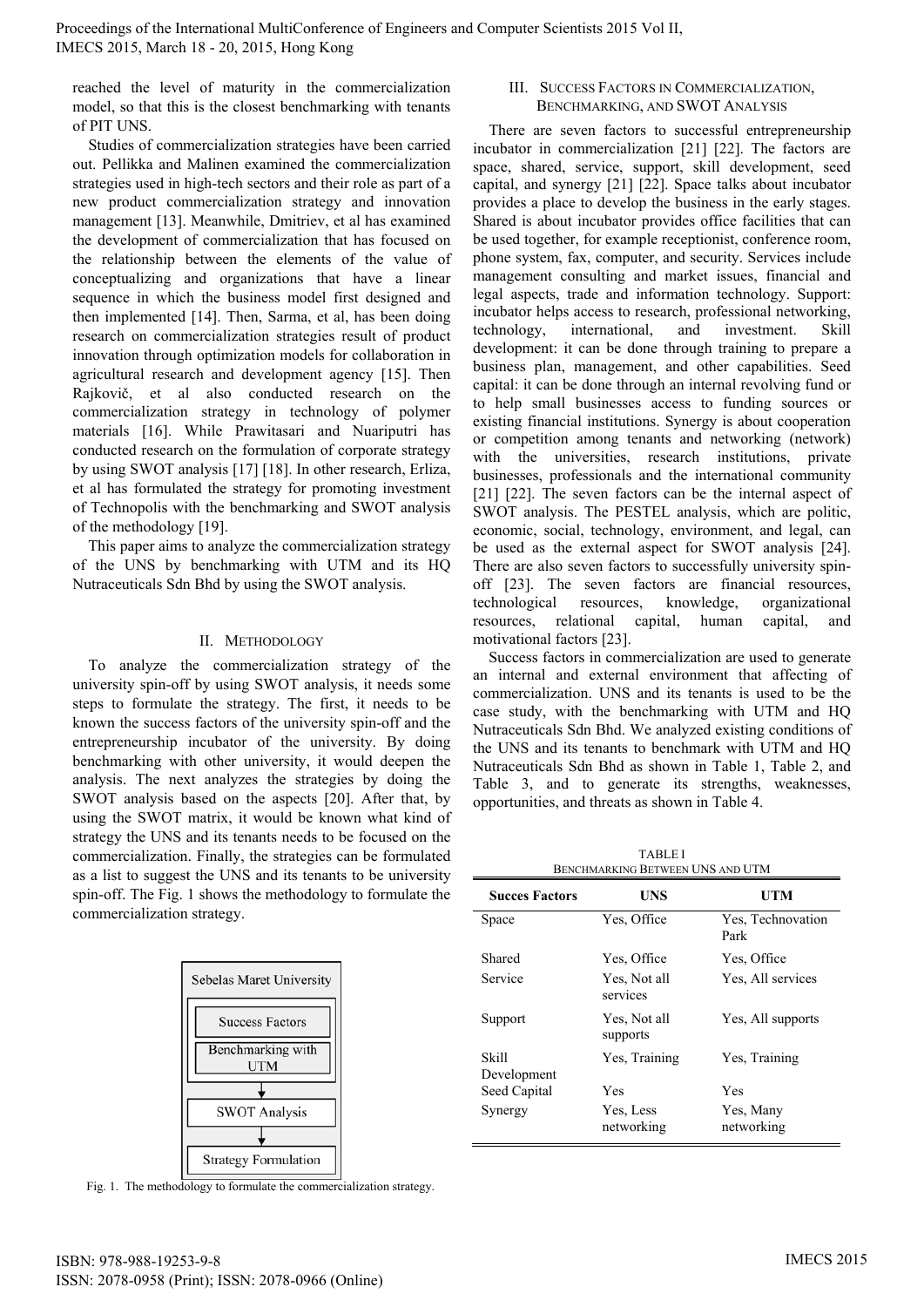## IV. RESULT AND DISCUSSION

From Table 4, the strengths, weaknesses, opportunities, and threats that exist in the UNS is already generated. After analyzing, the existing factors mutually forms were a SWOT matrix. The matrix was used to develop support strategies.

S-O strategies formulated by using the power of the UNS and its tenants to take advantage of existing opportunities. W-O strategy formulated by minimizing the weaknesses of the university to take advantage of the opportunities. S-T strategy formulated by using the power of the UNS and its tenants to address the threat. Whereas W-T strategy formulated by minimizing the weaknesses and avoid threats from the external environment as shown as Fig. 2.

| <b>TABLE II</b>                           |
|-------------------------------------------|
| <b>BENCHMARKING BETWEEN UNS'S TENANTS</b> |
| AND HO NUTRACEUTICALS SDN BHD             |

| <b>Succes Factors</b> | Tenants of<br>UNS                     | <b>HO</b> Nutraceuticals<br>Sdn Bhd    |  |
|-----------------------|---------------------------------------|----------------------------------------|--|
| Financial             | Weak.<br>Supported                    | Strong enough,<br>Supported            |  |
| Technology            | Middle<br>technology                  | High technology                        |  |
| Knowledge             | High knowledge                        | High knowledge                         |  |
| Organization          | Not structured                        | Structured                             |  |
| Relation              | Less relation                         | Strong relation                        |  |
| Human Capital         | Strong human<br>capital               | Strong human capital                   |  |
| Motivation            | Weak<br>commercializati<br>on culture | Strong<br>commercialization<br>culture |  |

TABLE III BENCHMARKING BETWEEN UNS AND UTM – PESTEL FACTORS

| <b>PESTEL Factors</b> | <b>UNS</b>                                     | UTM                                            |
|-----------------------|------------------------------------------------|------------------------------------------------|
| Politic               | Less<br>commercializatio<br>n policies         | Strong<br>commercialization<br>policies        |
| Economy               | Dynamic<br>economic<br>situation               | Competitive<br>economic situation              |
| Social                | Weak<br>commercializatio<br>n culture          | Strong<br>commercialization<br>culture         |
| Technology            | Middle<br>technology<br>support                | High technology<br>support                     |
| Environment<br>Legal  | Tropical climate<br>Hard to develop<br>company | Tropical climate<br>Easy to develop<br>company |

TABLE IV SWOT ANALYSIS: A CASE STUDY

| <b>Factors</b>            | S         |                       | WΟ        | T         | <b>Explanation of Case Study</b>                        |
|---------------------------|-----------|-----------------------|-----------|-----------|---------------------------------------------------------|
| Space                     |           | $\overline{\sqrt{ }}$ |           |           | W1-Office uses for all activity                         |
| Shared                    |           | $\sqrt{}$             |           |           | W1-Office uses for all activity                         |
| Service                   |           | $\sqrt{}$             |           |           | W2-Not provide all services and<br>supports             |
| Support                   |           | $\sqrt{}$             |           |           | W2-Not provide all services and<br>supports             |
| Skill<br>Develop-<br>ment |           |                       |           |           | S1-Provide training to develop skill                    |
| Seed Capital              | $\sqrt{}$ |                       |           |           | S2-Provide funding access                               |
| Synergy                   |           | $\sqrt{}$             |           |           | W3-Less networking                                      |
| Financial                 |           |                       |           |           | W4-Weak university spin-off's<br>finance                |
| Knowledge                 | $\sqrt{}$ |                       |           |           | S3-Supported by high knowledge                          |
| Organiza-<br>tion         |           | $\sqrt{}$             |           |           | W5-Not structured university<br>spin-off's organization |
| Relation                  |           | $\sqrt{}$             |           |           | W6-Less university spin-off's<br>relationship           |
| Human<br>Capital          | V         |                       |           |           | S4-Strong human capital                                 |
| Motivation                |           |                       |           | $\sqrt{}$ | T1-Weak commercialization<br>culture                    |
| Politic                   |           |                       | $\sqrt{}$ |           | O1-Less commercialization<br>policies                   |
| Economy                   |           |                       | $\sqrt{}$ |           | O2-Dynamic economic situation                           |
| Social                    |           |                       |           | $\sqrt{}$ | T1-Weak commercialization<br>culture                    |
| Technology                |           | $\sqrt{}$             |           |           | W7-Develop middle technology                            |
| Environ-<br>ment          |           |                       | $\sqrt{}$ |           | O3-Tropical climate lead some<br>business opportunities |
| Legal                     |           |                       |           | $\sqrt{}$ | T2- Hard to develop company,<br>bureaucracy restriction |

## *A. Push the Commercialization Policies and Develop the Economic Situation by the Success of UNS's University Spin-Off*

With the condition of less policies by the government, which concern on commercialization and university spin-off existence, there are opportunities to show off the success of university spin-off. This action can stimulate the growth of the university spin-off in Indonesia, and the government will see this and make a decision to make some policies related to this problem.

Based on the economic condition which is so dynamic, the existence of university spin-off can be an answer for the problem. With the university spin-off, the technology developed by universities can be touch the market or the people itself, so it can help the economic aspect of Indonesian people.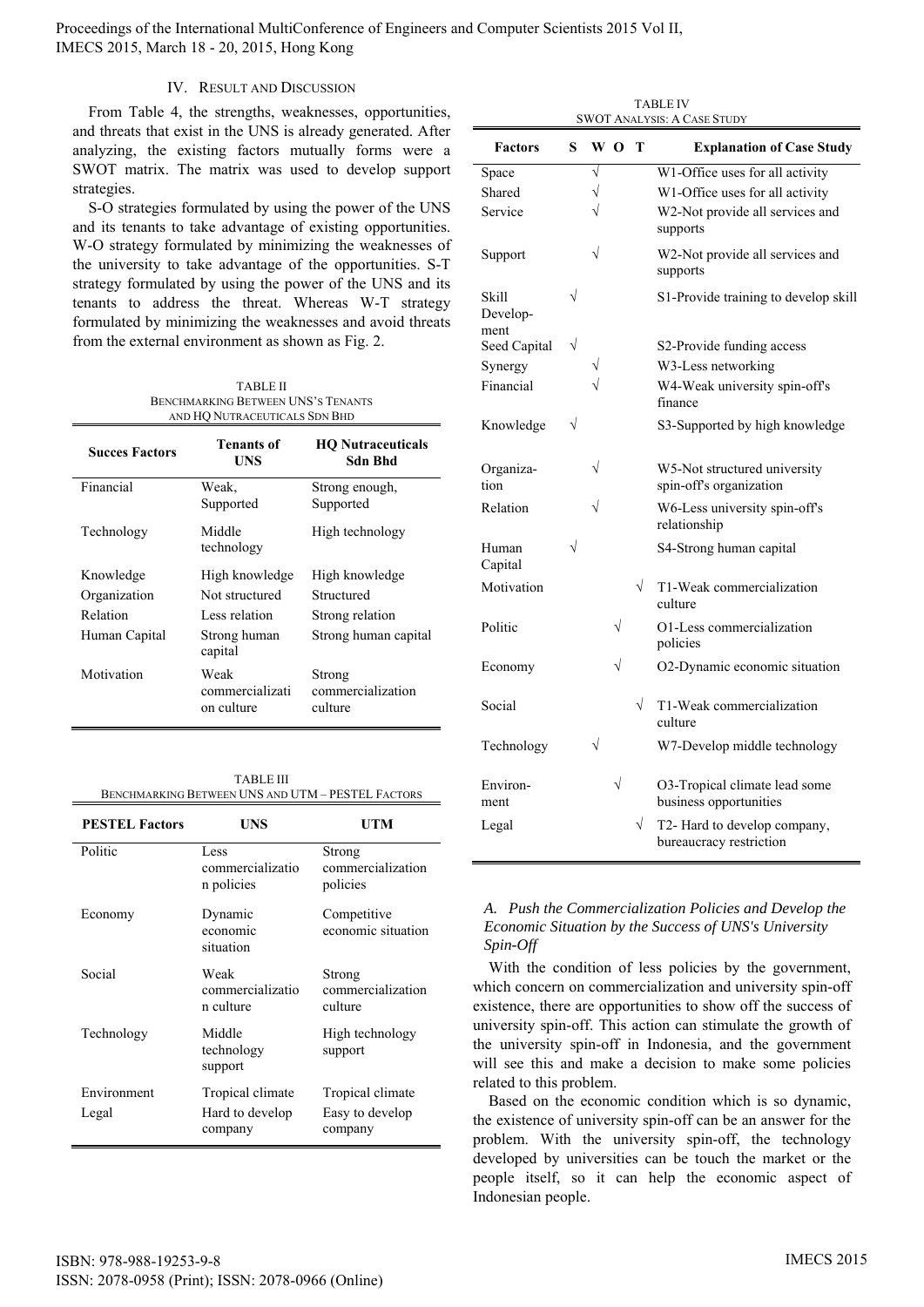| <b>Internal Factors</b>             | <b>STRENGTH</b>                         | <b>WEAKNESS</b>                               |
|-------------------------------------|-----------------------------------------|-----------------------------------------------|
|                                     | S1-Provide training to                  | W1-Office uses for all                        |
|                                     | develop skill                           | activity                                      |
|                                     | S2-Provide funding access               | W2-Not provide all                            |
|                                     |                                         | services and supports                         |
|                                     | S3-Supported by high                    | W3-Less networking                            |
|                                     | knowledge                               |                                               |
|                                     | S4-Strong human capital                 | W4-Weak university spin-                      |
|                                     |                                         | off's finance                                 |
|                                     |                                         | W <sub>5</sub> -Not structured                |
|                                     |                                         | university spin-off's                         |
|                                     |                                         | organization                                  |
|                                     |                                         | W6-Less university spin-                      |
|                                     |                                         | off's relationship                            |
|                                     |                                         | W7-Develop middle                             |
| <b>External Factors</b>             |                                         | technology                                    |
| <b>OPPORTUNITY</b>                  | <b>S-O Strategy</b>                     | <b>W-O Strategy</b>                           |
| O1-Less commercialization           | Push the commercialization              | Develop the business                          |
| policies                            | policies and develop the                | networking to gain the                        |
|                                     | economic situation by the               | financial resources                           |
| O2-Dynamic economic                 | success of UNS's<br>university spin-off | $(W3, W4, W6-02)$<br>Develop tropical climate |
| situation                           | $(S1, S2, S3, S4-01, O2)$               | based technology (W7-O3)                      |
| O3-Tropical climate lead            | Build the university spin-              |                                               |
| some business                       | offbased on the tropical                |                                               |
| opportunities                       | climate (S1, S2, S3, S4-O3)             |                                               |
|                                     | <b>S-T Strategy</b>                     | <b>W-T Strategy</b>                           |
|                                     | Develop the                             | Build the special buildiing                   |
| <b>THREAT</b>                       | commercialization culture               | to develop university spin-                   |
|                                     | with the success of UNS's               | offbusiness (W1-T1)                           |
| T1-Weak                             | university spin-off                     | Provide all services and                      |
| commercialization culture           | $(S1, S2, S3, S4-T1)$                   | supports to gain the                          |
|                                     | Face the bureaucracy                    | success of university spin-                   |
|                                     | restriction with the strong             | $off(W2-T1)$                                  |
| T2-Hard to develop                  | human capital (S4-T2)                   | Gain the HRD aspect, so                       |
| company, bureaucracy<br>restriction |                                         | that the human capital can                    |
|                                     |                                         | face the bureaucracy                          |
|                                     |                                         | restriction (W5-T2)                           |

Fig. 2. The SWOT matrix.

# *B. Build the University Spin-Off and Develop the Technology Based On the Tropical Climate*

Develop the university spin-off based on the tropical climate, technology is just right to the countries in this tropical climate area*.* The technology can be developed as the high technology because of the appropriate environmental condition.

# *C. Develop the Business Networking to Gain the Financial Resources*

To gain the financial resources, the business networking development can be used to do that. The bigger the business network, the more party we have, the more chance to gain the financial resources, because we can do some business or some deals to gain our financial resources.

# *D. Develop the Commercialization Culture with the Success of UNS's University Spin-Off*

With the success of UNS' university spin-off, the commercialization culture in the university can be developed. The people at the university will see this success, so that they will be following this culture of commercialization.



Fig. 3. The proposed scheme of commercialization strategy in UNS.

# *E. Face the Bureaucracy Restriction with the Strong Human Capital, by Gain the HRD Aspect*

With gain the HRD aspect, the human capital will be developed and gain the qualification. By this developed human capital, the restriction of bureaucracy in building new companies (university spin-off) can be faced. This problem can restrict the existence of university spin-off, so that this could be solved by human capital development.

# *F. Build the Special Building to Develop University Spin-Off Business*

The special building like Technovation Park of ICC UTM can be the best place to develop the business in the early stages of the university spin-off. The place can be the factory, the office, or something else can help the university

ISBN: 978-988-19253-9-8 ISSN: 2078-0958 (Print); ISSN: 2078-0966 (Online)